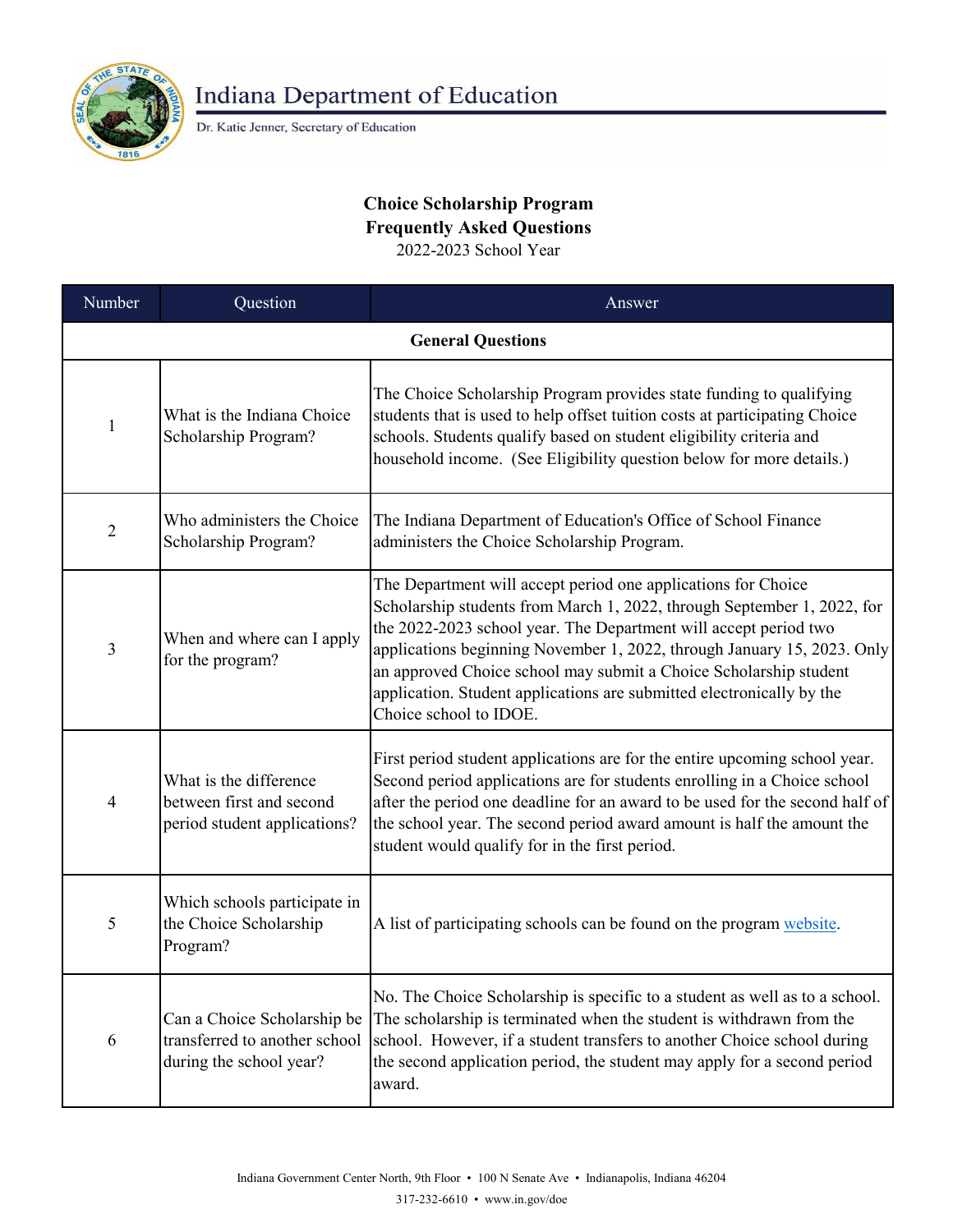| Number | Question                                      | Answer                                                                                                                                                                                                                                                                                                                                                                                                                                                                                                                                                                                                                                                                                                                                                                                                                                                                                                                                                                                                                                                                                                                                                                                                                                                                                                                                                                                                                                                                                                                                                                                                                                                                                                                                                                                                                                                              |  |  |
|--------|-----------------------------------------------|---------------------------------------------------------------------------------------------------------------------------------------------------------------------------------------------------------------------------------------------------------------------------------------------------------------------------------------------------------------------------------------------------------------------------------------------------------------------------------------------------------------------------------------------------------------------------------------------------------------------------------------------------------------------------------------------------------------------------------------------------------------------------------------------------------------------------------------------------------------------------------------------------------------------------------------------------------------------------------------------------------------------------------------------------------------------------------------------------------------------------------------------------------------------------------------------------------------------------------------------------------------------------------------------------------------------------------------------------------------------------------------------------------------------------------------------------------------------------------------------------------------------------------------------------------------------------------------------------------------------------------------------------------------------------------------------------------------------------------------------------------------------------------------------------------------------------------------------------------------------|--|--|
|        | <b>Eligibility Questions</b>                  |                                                                                                                                                                                                                                                                                                                                                                                                                                                                                                                                                                                                                                                                                                                                                                                                                                                                                                                                                                                                                                                                                                                                                                                                                                                                                                                                                                                                                                                                                                                                                                                                                                                                                                                                                                                                                                                                     |  |  |
| 1      | What are the student<br>eligibility criteria? | To be eligible, a student must first satisfy each of the following<br>requirements:<br>(a) Have legal settlement in Indiana<br>(b) Is at least 5 years of age and less than 22 years of age on August<br>1 of the school year.<br>(c) Meets at least 1 of the 8 eligibility tracks listed below; and<br>(d) Is a member of a household with an annual income of not more<br>than 300% of the amount required for the individual to qualify<br>for the Free/Reduced Lunch program.<br>A complete explanation of each of the eight eligibility tracks can be found<br>in the documents on the IDOE website here under student eligibility.<br><b>Previous Choice Scholarship Student Track</b><br>i. The student received a Choice Scholarship in a preceding school<br>year, including a school year that does not immediately precede<br>the school year for which the student is applying for a Choice<br>Scholarship;<br><b>Previous Scholarship Granting Organization (SGO) Award Track</b><br>i. The student received an SGO Scholarship in a previous school<br>year, including a school year that does not immediately precede<br>the school year for which the student is applying for a Choice<br>Scholarship. The approved Scholarship Granting Organizations<br>(SGOs) are:<br>• Community Foundation of Elkhart County<br>• Institute for Quality Education, Inc. (Formerly Educational<br>Choice Charitable Trust)<br>• LaGrange County Community Foundation, Inc. (No longer<br>granting scholarships as of the 2021 school year.)<br>• Professional Athletes of Indiana<br>· Sagamore Institute Scholarships for Education Choice<br>• School Scholarship Granting Organization of Northeast<br>Indiana<br>• The Lutheran Scholarship Granting Organization of Indiana<br>• Tuition Assistance Fund of Southwestern Indiana (Closed<br>February 2013) |  |  |
|        |                                               | <b>Special Education Track</b><br>i. The student has a disability that requires special education; and<br>ii. An Individualized Education Plan (IEP) has been developed for<br>the student under IC 20-35 or a Servic Plan (SP) has been                                                                                                                                                                                                                                                                                                                                                                                                                                                                                                                                                                                                                                                                                                                                                                                                                                                                                                                                                                                                                                                                                                                                                                                                                                                                                                                                                                                                                                                                                                                                                                                                                            |  |  |
|        |                                               | developed under 511 IAC 7-34.                                                                                                                                                                                                                                                                                                                                                                                                                                                                                                                                                                                                                                                                                                                                                                                                                                                                                                                                                                                                                                                                                                                                                                                                                                                                                                                                                                                                                                                                                                                                                                                                                                                                                                                                                                                                                                       |  |  |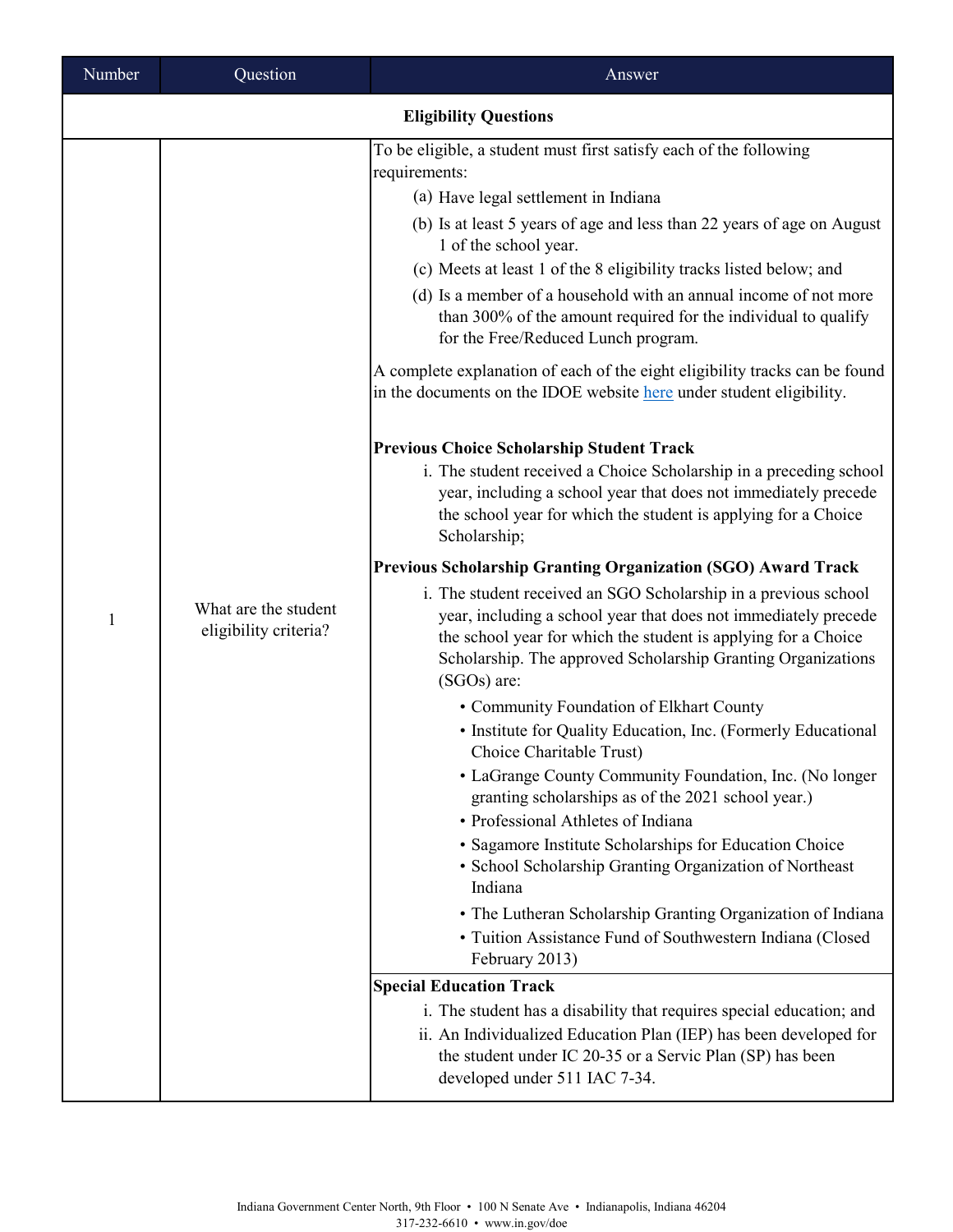| Number    | Question                                                                                            | Answer                                                                                                                                                                                                                                                                                                                                                                                                                                                                                                                                                                                                                                                                                                                                                   |
|-----------|-----------------------------------------------------------------------------------------------------|----------------------------------------------------------------------------------------------------------------------------------------------------------------------------------------------------------------------------------------------------------------------------------------------------------------------------------------------------------------------------------------------------------------------------------------------------------------------------------------------------------------------------------------------------------------------------------------------------------------------------------------------------------------------------------------------------------------------------------------------------------|
| 1 (cont.) | What are the student<br>eligibility criteria? (cont.)                                               | "F" Public School Track<br>i. The student would be required to attend a specific public school<br>based on his/her residence that has been assigned an "F" grade.<br>The list of "F" schools for Choice Scholarship eligibility is<br>posted prior to the beginning of the school year. A complete<br>listing of "F" Public Schools is posted at<br>www.in.gov/doe/students/indiana-choice-scholarship-program in<br>the section labeled, "Student Eligibility;" and<br>ii. The student is a member of a household with an annual income<br>equal to or below 300% of the amount to qualify for the<br>Free/Reduced Lunch Program.<br><b>Two Semesters in a Public School Track</b><br>i. The student was enrolled in kindergarten through grade 12 in a |
|           |                                                                                                     | public school, including a charter school, in Indiana for at least<br>two full semesters immediately preceding the first semester for<br>which the individual receives a Choice Scholarship; and<br><b>Sibling Track</b><br>i. The sibling of the newly applying student received either a<br>Choice Scholarship or an SGO Scholarship in a previous school<br>year; and<br><b>Pre-K Track</b><br>i. The student received and used an Early Education Grant under<br>IC 12-17.2-7.2 to attend Pre-K at an eligible Choice school;<br>ii. The student is applying for a Choice Scholarship at the same<br>Choice school in which they attended Pre-K with an Early<br>Education Grant; and                                                                |
|           |                                                                                                     | <b>Foster Child Track</b>                                                                                                                                                                                                                                                                                                                                                                                                                                                                                                                                                                                                                                                                                                                                |
|           |                                                                                                     | i. A student must be placed in foster care, as defined in IC 31-9-2-<br>46.7. The child's placement must be supported by a letter from a<br>Department of Child Services (DCS) case worker that is signed<br>and dated during the 2022 calendar year.                                                                                                                                                                                                                                                                                                                                                                                                                                                                                                    |
|           |                                                                                                     | ii. Foster children are automatically income eligible for the Choice<br>Scholarship Program and do not require household size and<br>income. Supporting documentation of foster care must be<br>provided at the time of application.                                                                                                                                                                                                                                                                                                                                                                                                                                                                                                                     |
| 2         | What does the Department<br>consider to be a "full<br>semester" for Choice<br>Scholarship purposes? | A student is considered to have attended a public school for a full semester<br>if the student is enrolled in a public school on or before the applicable<br>ADM count day through the end of the semester.                                                                                                                                                                                                                                                                                                                                                                                                                                                                                                                                              |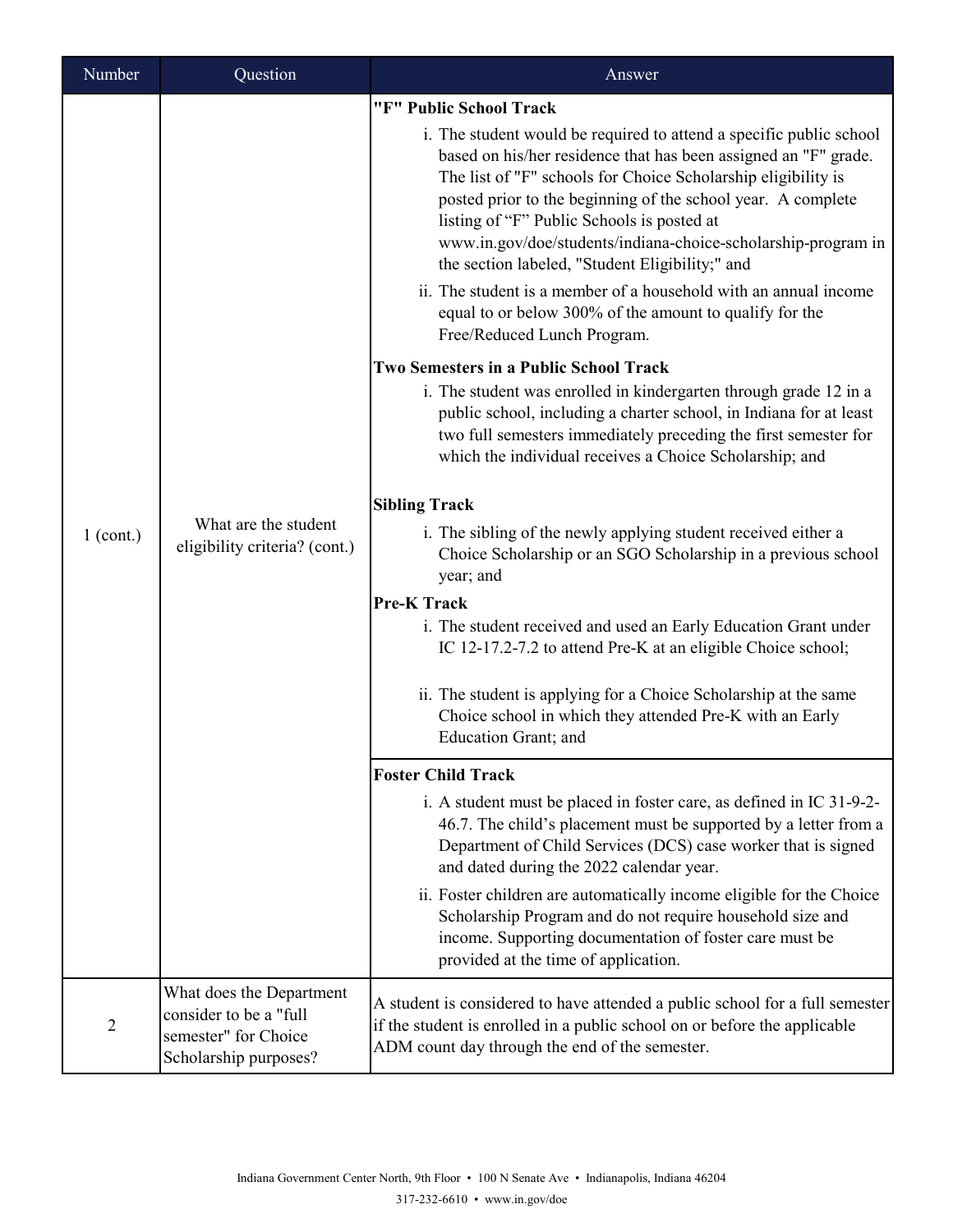| Number           | Question                                                                                                                                                                                                | Answer                                                                                                                                                                                                                                                                                                                                                                                                                                                                                                                                                                                                                             |
|------------------|---------------------------------------------------------------------------------------------------------------------------------------------------------------------------------------------------------|------------------------------------------------------------------------------------------------------------------------------------------------------------------------------------------------------------------------------------------------------------------------------------------------------------------------------------------------------------------------------------------------------------------------------------------------------------------------------------------------------------------------------------------------------------------------------------------------------------------------------------|
| 3                | Can a kindergarten student<br>be eligible for a Choice<br>Scholarship?                                                                                                                                  | Yes, a parent/guardian of a kindergarten student may apply for a Choice<br>Scholarship if the child meets the requirements of one of the eight tracks<br>listed above and is five years of age on or before August 1 for both period<br>one and period two applications for the 2022-2023 school year.                                                                                                                                                                                                                                                                                                                             |
| $\overline{4}$   | If a child attends a public<br>school for kindergarten, can<br>this count toward the Two<br>Semesters in a Public School<br>Track?                                                                      | Yes, providing that the kindergarten was a public school and the student<br>was enrolled at a public school for the two full semesters immediately<br>preceding the first semester for which the student receives a Choice<br>Scholarship.                                                                                                                                                                                                                                                                                                                                                                                         |
| 5                | If a student is withdrawn<br>from a public school before<br>the end of a school year, is<br>he/she still eligible for the<br>Two Semesters in a Public<br>School Track for the<br>upcoming school year? | No. For the first period application the student must be enrolled and<br>expected in attendance in an Indiana public school from at least the 2021<br>fall ADM count date through the end of the fall 2021 semester and at least<br>the spring 2022 ADM count date through the end of the spring 2022<br>semester. For the second period application the student must be enrolled<br>and expected in attendance in an Indiana public school from at least the<br>2022 spring ADM count date through the end of the spring 2022 semester<br>and at least the fall 2022 ADM count date through the end of the fall 2022<br>semester. |
| 6                | What does "sibling" mean for<br>purposes of the Choice<br>Scholarship Program?                                                                                                                          | For purposes of the Choice Scholarship Program, the term "sibling" means<br>students who share at least one parent, legal guardian, or legal custodian.<br>The term does not require a consanguineous (blood) relationship between<br>the individuals.                                                                                                                                                                                                                                                                                                                                                                             |
| $\boldsymbol{7}$ | When did the sibling of a<br>student attempting to qualify<br>under the Sibling Track have<br>to receive a Choice<br>Scholarship or SGO award<br>for the sibling to be eligible?                        | To be eligible under the Sibling Track, the student's sibling must have<br>received a Choice Scholarship or SGO award in any previous school year.<br>This means that, for the 2022-2023 school year, the sibling must have<br>received the Choice Scholarship or SGO award in any year up to and<br>including the 2021-2022 school year.                                                                                                                                                                                                                                                                                          |
| $8\,$            | What are the household<br>income limits?                                                                                                                                                                | The income guidelines for the 2022-2023 school year are included on the<br>Choice Scholarship Eligibility Track documents. These are posted on the<br>Choice Scholarship Program website here under student eligiblity.                                                                                                                                                                                                                                                                                                                                                                                                            |
| 9                | Is the household income of<br>the foster parent included<br>when determining whether<br>the foster child is eligible to<br>receive a Choice<br>Scholarship?                                             | No. Foster children are automatically income eligible for the Choice<br>Scholarship Program. Official documentation of the student's current<br>foster status must be kept in his/her file.<br>If the household includes biological or adopted children in addition to<br>foster children, payments received for serving as a foster parent will not be<br>included in the household income calculation for purposes of determining<br>eligibility for the biological or adopted children.                                                                                                                                         |
| 10               | What counts as income and<br>who should be included in<br>the household size?                                                                                                                           | For questions about determining income and household size, please<br>contact the Choice school. The school will assist with questions and<br>provide guidance specific to your circumstances.                                                                                                                                                                                                                                                                                                                                                                                                                                      |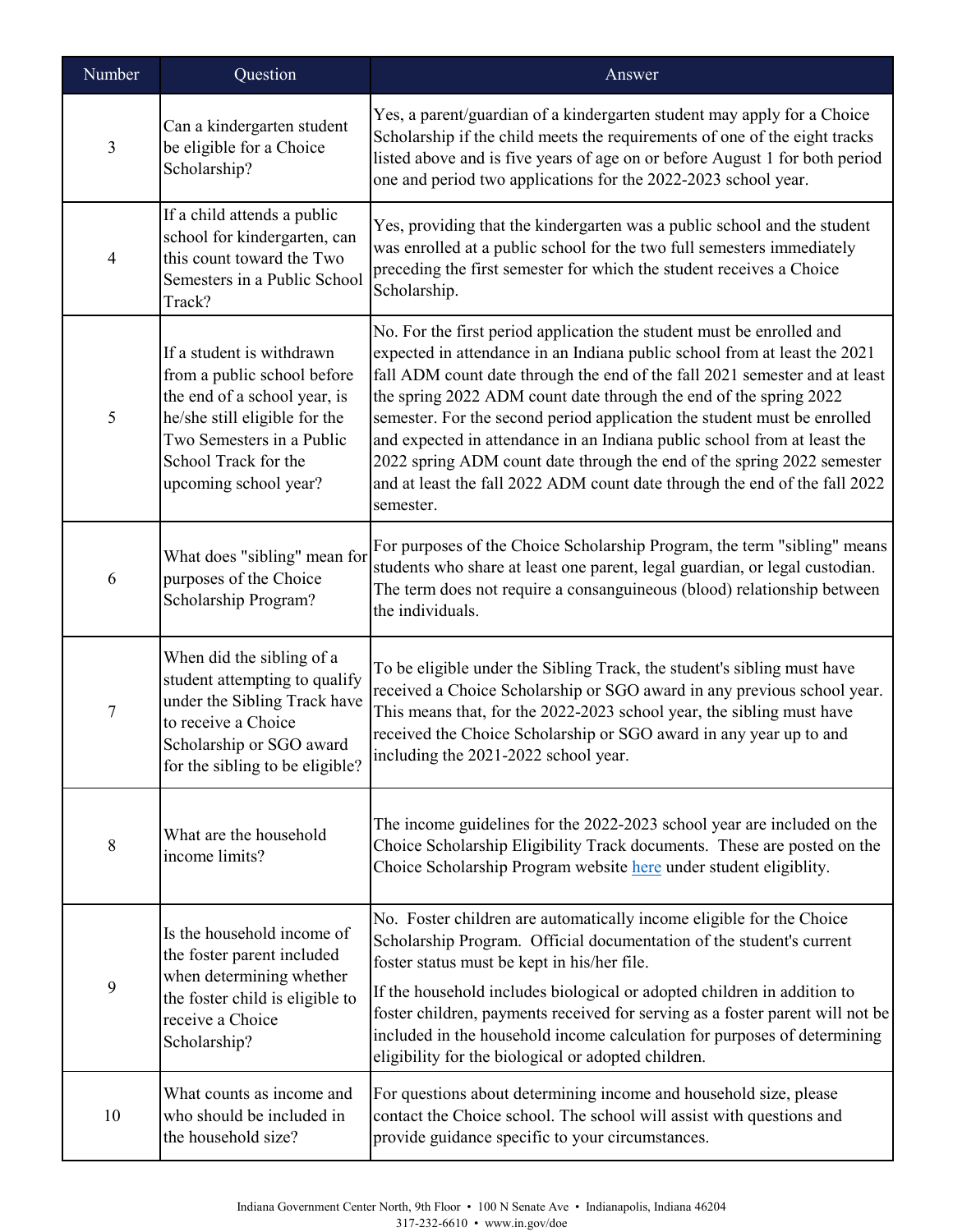| Number                  | Question                                                                                                                      | Answer                                                                                                                                                                                                                                                                                                                                                                                                                                                                                                                                  |
|-------------------------|-------------------------------------------------------------------------------------------------------------------------------|-----------------------------------------------------------------------------------------------------------------------------------------------------------------------------------------------------------------------------------------------------------------------------------------------------------------------------------------------------------------------------------------------------------------------------------------------------------------------------------------------------------------------------------------|
| 11                      | Can children be included in<br>the household size if parents<br>are separated or claimed in<br>alternating years?             | Yes. The household which serves as the child's primary residence should<br>be used for purposes of applying for a Choice Scholarship. Documentation<br>of this agreement should be kept in the student's file. More guidance for<br>determining household size is available in the Income Verification Rules.                                                                                                                                                                                                                           |
|                         |                                                                                                                               | <b>Application Process</b>                                                                                                                                                                                                                                                                                                                                                                                                                                                                                                              |
| $\mathbf{1}$            | Who is responsible for<br>determining whether a<br>student is eligible for a<br>Choice Scholarship?                           | IDOE determines eligibility. The parent/guardian of the student must<br>provide documentation establishing eligibility, which must be kept on file<br>at the school.                                                                                                                                                                                                                                                                                                                                                                    |
| $\overline{2}$          | How is the amount of the<br>Choice Scholarship award<br>determined?                                                           | The first period award is the lesser of; and<br>1. Tuition and fees reported on the Choice student's application at<br>the Choice school; or<br>2. 90% of the per-student state funding allocation, based on the<br>student's school corporation of residence.<br>The second period award would be half of this amount.                                                                                                                                                                                                                 |
| 3                       | Where can I review the<br>Choice Scholarship award<br>amounts?                                                                | The award amounts for each school corporation are available on the<br>Choice Scholarship Program website here under parents/guardians.                                                                                                                                                                                                                                                                                                                                                                                                  |
| 4                       | of the Choice Scholarship<br>awarded to their child?                                                                          | The school will print the award letter or the denial letter at the time the<br>application is submitted. The initial award letter is an estimated award<br>How will families be notified amount. The actual award amounts are calculated using information that is<br>not available until later in the school year. An updated award letter with<br>final award amounts will be available to the Choice school when the<br>public tuition support payment amounts are final. Families should retain<br>copies of all forms and letters. |
| 5                       | Can a parent/guardian of a<br>for a Choice Scholarship to<br>multiple schools?                                                | A student can only have one application for a given application period. If a<br>student submit an application parent/guardian wishes to apply at a different school, the parent/guardian<br>must withdraw the student's application at the original Choice school and<br>submit an application at the preferred Choice school.                                                                                                                                                                                                          |
| <b>Tuition and Fees</b> |                                                                                                                               |                                                                                                                                                                                                                                                                                                                                                                                                                                                                                                                                         |
| 1                       | Can participating schools<br>charge tuition and fees in<br>addition to what is covered<br>by the Choice Scholarship<br>award? | Yes. The parent/guardian is responsible for any tuition and fees that the<br>participating school charges beyond the Choice Scholarship award<br>amount. A parent/guardian should carefully read any agreement signed at a<br>participating school. A Choice school is not allowed to charge Choice<br>Scholarship students additional fees and costs that are not routinely<br>charged to non-Choice eligible students.                                                                                                                |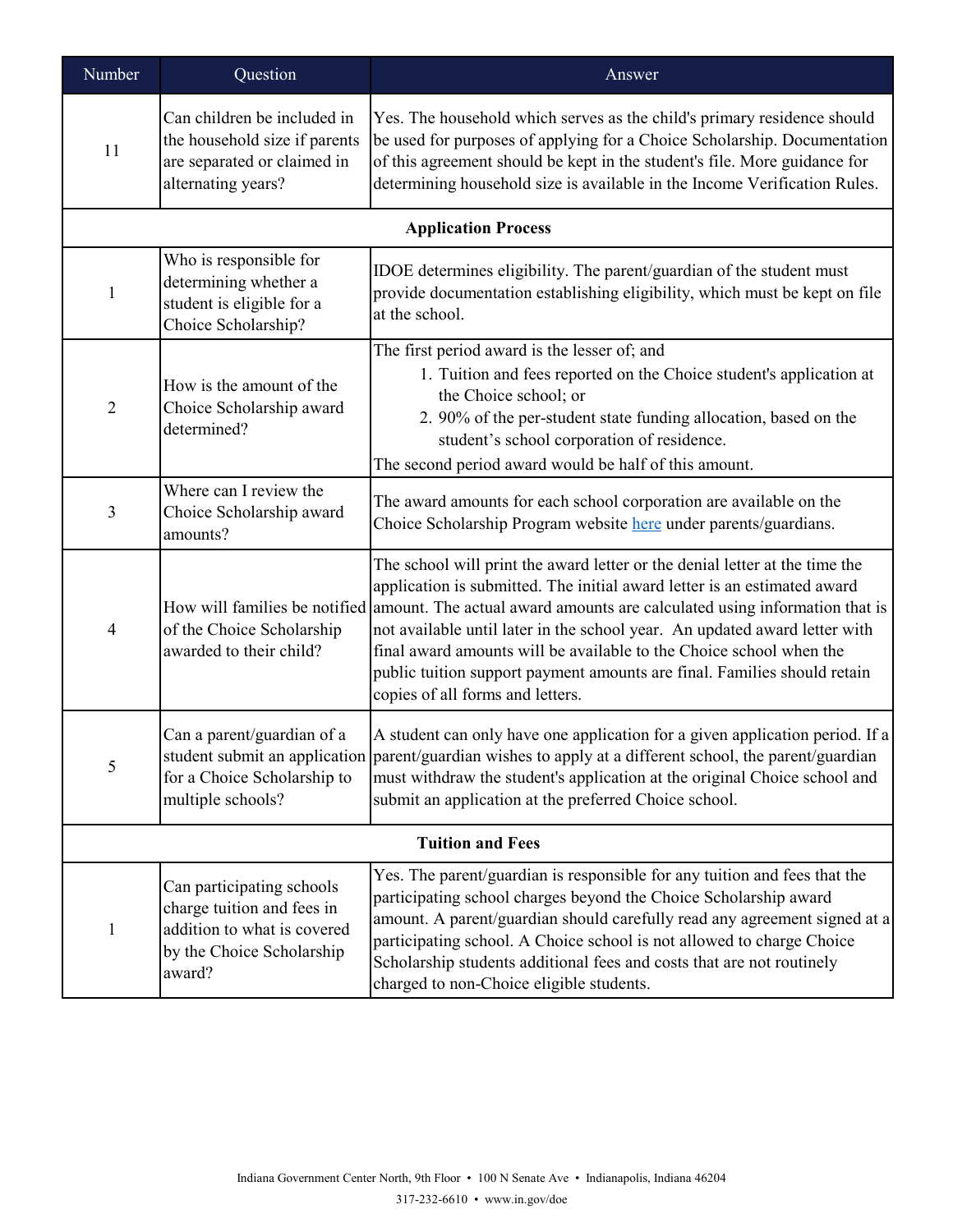| Number                                | Question                                                                                                     | Answer                                                                                                                                                                                                                                                                                                                                                                                                                                                                                                                                                                                                                                                                                                                     |  |
|---------------------------------------|--------------------------------------------------------------------------------------------------------------|----------------------------------------------------------------------------------------------------------------------------------------------------------------------------------------------------------------------------------------------------------------------------------------------------------------------------------------------------------------------------------------------------------------------------------------------------------------------------------------------------------------------------------------------------------------------------------------------------------------------------------------------------------------------------------------------------------------------------|--|
| $\overline{2}$                        | Will the Choice school<br>receive additional funding if<br>a student receives special<br>education services? | The parent or guardian of an eligible special education student will<br>designate either the Choice school or the public school corporation as the<br>special education service provider. If the Choice school is selected as the<br>service provider during the first period, the Choice school will be eligible<br>to receive the State special education funding allocated for that student.<br>This funding is to be used to provide special education services for the<br>eligible student. If the Choice school is selected as the service provider<br>during the second application period, the Choice school will not be<br>eligible to receive the State special education funding allocated for that<br>student. |  |
|                                       |                                                                                                              | For more information on the Choice Scholarship Program and special<br>education, please review the Choice Scholarship and Special Education<br>Services FAQ available on the Choice Scholarship Program website.                                                                                                                                                                                                                                                                                                                                                                                                                                                                                                           |  |
| 3                                     | What should be included in<br>the tuition and fees policy for<br>the Choice school<br>application?           | The tuition and fees policy should include descriptions and amounts for all<br>tuition, fees, and discounts used by the applying Choice school. The policy<br>must be finalized for the 2022-2023 school year prior to the submission of<br>the school application. The policy and amounts must be applied uniformly<br>among Choice and non-Choice students.                                                                                                                                                                                                                                                                                                                                                              |  |
| 4                                     | Can an optional fee be<br>included in the tuition and<br>fees on the Choice school<br>application?           | No, the optional fees cannot be included in the reported tuition and fees on<br>the Choice school application. However, the Choice school can charge<br>optional fees that are not included on the Choice school application.                                                                                                                                                                                                                                                                                                                                                                                                                                                                                              |  |
| 5                                     | Can a Choice school receive<br>a Curricular Materials<br>a Choice student?                                   | Yes, provided that the Choice student qualifies for the Free/Reduced<br>Lunch Program, has selected to receive curricular materials assistance and<br>Assistance (TB) payment for the cost of curricular materials is not included in the tuition and fees<br>amount covered by the Choice Scholarship.                                                                                                                                                                                                                                                                                                                                                                                                                    |  |
| <b>Attendance and Payment Process</b> |                                                                                                              |                                                                                                                                                                                                                                                                                                                                                                                                                                                                                                                                                                                                                                                                                                                            |  |
| 1                                     | Can a student receive a<br>Choice Scholarship after the<br>school year has already<br>begun?                 | To be awarded a Choice Scholarship in period one, a complete application<br>must be submitted for the student on or before the September 1, 2022<br>application deadline and the student must be fully enrolled and expected in<br>attendance on or before the September count day. To be awarded a second<br>period Choice Scholarship, a complete application must be submitted for<br>the student on or before the January 15, 2023 second period application<br>deadline and the student must be fully enrolled and expected in attendance<br>on or before the February count date.                                                                                                                                    |  |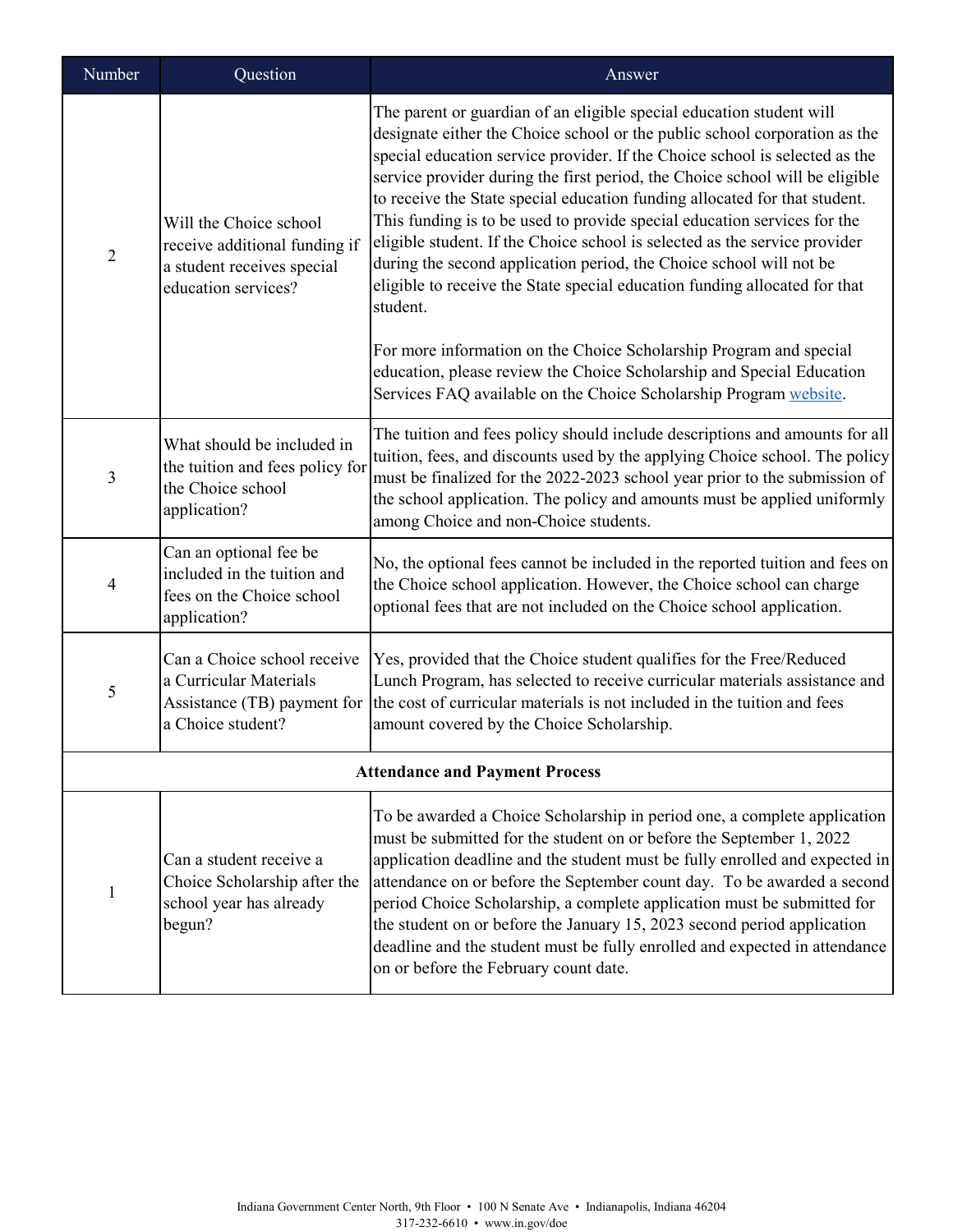| Number         | Question                                                                                                                                                                                                      | Answer                                                                                                                                                                                                                                                                                                                                                                                                                                                                                                                                                                                                                                                                                              |
|----------------|---------------------------------------------------------------------------------------------------------------------------------------------------------------------------------------------------------------|-----------------------------------------------------------------------------------------------------------------------------------------------------------------------------------------------------------------------------------------------------------------------------------------------------------------------------------------------------------------------------------------------------------------------------------------------------------------------------------------------------------------------------------------------------------------------------------------------------------------------------------------------------------------------------------------------------|
| $\overline{2}$ | Can a student who has been<br>withdrawn from their Choice<br>school return to the same<br>Choice school at a later date<br>in the school year and<br>continue to receive his/her<br>Choice Scholarship award? | At the time a student is withdrawn from the Choice school, the<br>parent/guardian forfeits the remaining portion of the student's Choice<br>Scholarship award. If the student enrolls at another school and chooses to<br>return to the original school, the student may reapply for a second period<br>application at their original school prior to the January 15, 2023 deadline<br>under the previous Choice track. If the student does not return to the<br>original school by the deadline, the student is no longer eligible to receive<br>Choice Scholarship funds for the remainder of the school year.                                                                                    |
| 3              | How will the payment<br>process work? Is there<br>anything I need to do once<br>school starts?                                                                                                                | The parent/guardian plays a very important role in the payment process.<br>The Choice Scholarship award is designated by the parent/guardian to be<br>paid directly to the participating Choice school on the student's behalf. At<br>the time of application, the Choice school will download and print a<br>Choice Scholarship Endorsement Form. The Endorsement Form must be<br>signed and dated by the parent/guardian. Without the completed<br>Endorsement Form, the State will not make a payment for that student.                                                                                                                                                                          |
| 4              | What happens to the payment<br>if the student is withdrawn<br>before the school year is<br>over? Are there any costs to<br>the family beyond what is<br>covered by the Choice<br>Scholarship?                 | At the time a student is withdrawn from the Choice school, the<br>parent/guardian forfeits the remaining portion of the student's Choice<br>Scholarship award. Knowing the participating school's policies concerning<br>student withdrawal and tuition payment is important. Individual school<br>policies vary and may require that tuition and fee costs be paid for the full<br>month for which the student withdraws or even for the full semester. In<br>accordance with the school's policy, the family may be responsible for any<br>unpaid tuition resulting from the State's process of prorating payments.                                                                               |
| 5              | How will the payment<br>process work?                                                                                                                                                                         | To receive a payment, a student must have (1) a current Enrollment record;<br>(2) be included in the Choice school's Membership for Vouchers (MV)<br>submission; (3) and have an Endorsement Form (EF) signed by the<br>parent/guardian and the school uploaded in the STN Application Center by<br>the posted deadline.<br>The Endorsement Form instructs the State to provide payment to the<br>school on the student's behalf. Without the completed Endorsement Form,<br>a payment will not be made.                                                                                                                                                                                            |
| 6              | if the student is withdrawn<br>before the school year is<br>over?                                                                                                                                             | When a student is withdrawn from the participating school, the Choice<br>Scholarship amount is prorated down to the number of days that the<br>student was enrolled at the Choice School providing that the student was<br>claimed in the school's Membership for Vouchers (MV) count and a<br>What happens to the payment signed Endorsement Form (EF) was uploaded for the student. This process<br>is repeated for the second count day, with the exception that the EF is only<br>required to be submitted for period two students.<br>Individual school policies vary and may require that tuition and fee costs<br>be paid for the full month for which the student withdraws or even for the |
|                |                                                                                                                                                                                                               | full semester. In accordance with the school's policy, the family may be<br>responsible for any unpaid tuition resulting from the State's process of<br>prorating payments.                                                                                                                                                                                                                                                                                                                                                                                                                                                                                                                         |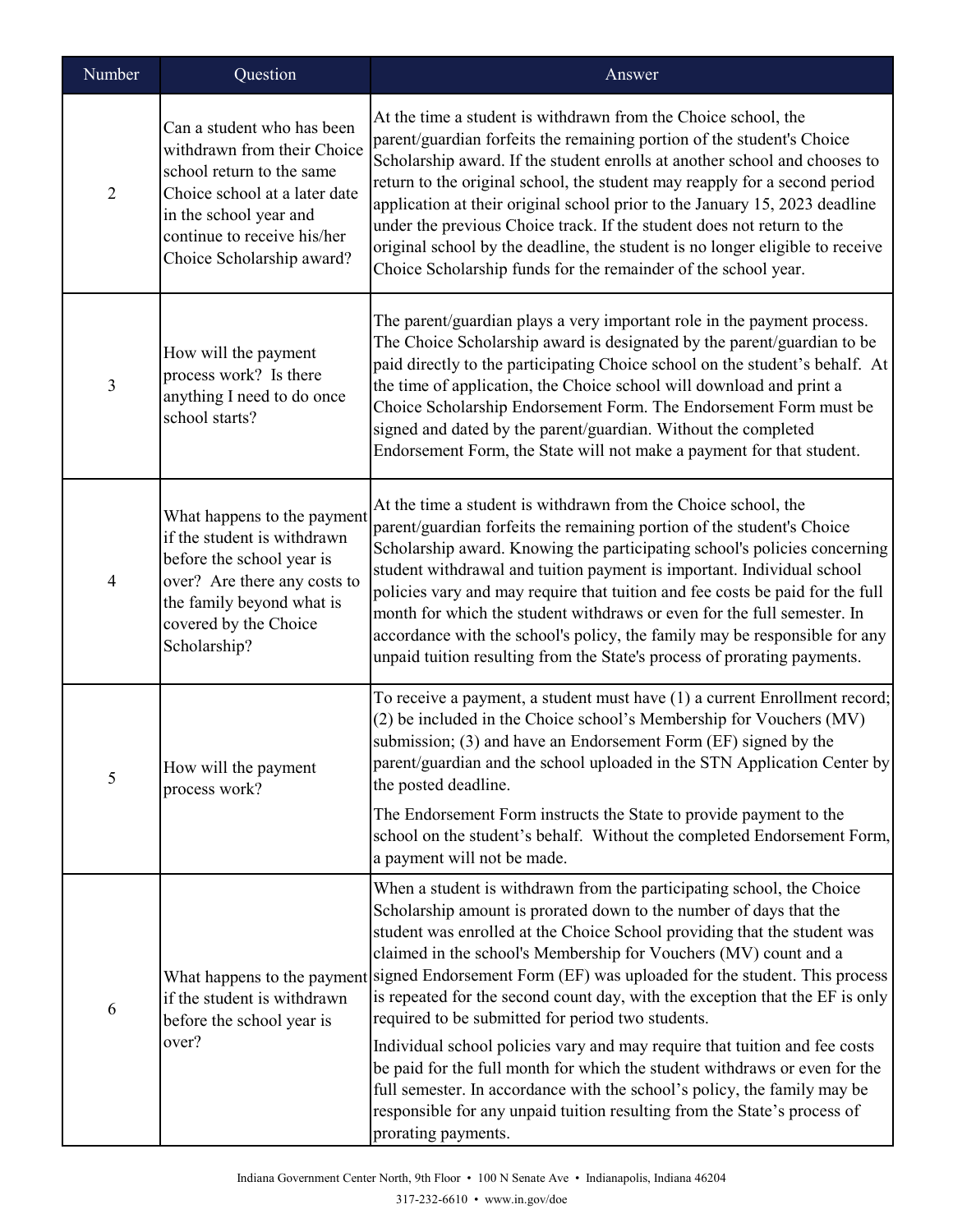| Number         | Question                                                                                                           | Answer                                                                                                                                                                                                                                                                                                                                                                                                                                                                                               |
|----------------|--------------------------------------------------------------------------------------------------------------------|------------------------------------------------------------------------------------------------------------------------------------------------------------------------------------------------------------------------------------------------------------------------------------------------------------------------------------------------------------------------------------------------------------------------------------------------------------------------------------------------------|
| 7              | How often will State<br>payments be made?                                                                          | At a minimum, Choice Scholarship payments will be made at least once<br>per semester.                                                                                                                                                                                                                                                                                                                                                                                                                |
|                |                                                                                                                    | <b>Scholarship Granting Organization (SGO) Program</b>                                                                                                                                                                                                                                                                                                                                                                                                                                               |
| 1              | What is an SGO<br>Scholarship?                                                                                     | The program provides a 50% state tax credit for contributions made to<br>qualified Scholarship Granting Organizations (SGOs) that offer<br>scholarships to children to attend non-public schools of their choice. More<br>information about SGOs is posted on IDOE's school scholarship website.<br>For more information on whether your child qualifies for an SGO award,<br>please contact the Choice school.                                                                                      |
| $\overline{2}$ | Can a student who receives a<br>Choice Scholarship also<br>receive an SGO Scholarship?                             | Yes. A student who meets the requirements for a Choice Scholarship<br>could qualify for an SGO Scholarship as well, provided that the<br>combination of the two amounts does not exceed tuition and fees at the<br>school. Please contact the Choice school for more information about this<br>program.                                                                                                                                                                                              |
| 3              | What is the minimum SGO<br>award amount?                                                                           | There is no minimum amount that an SGO can award to an eligible<br>student. However, an SGO award must be at least five hundred dollars<br>(\$500) in order for that student, or the student's sibling, to qualify later for<br>a Choice Scholarship under the Previous SGO Track. This rule only<br>applies to a student or a sibling of the student who receives an SGO award<br>for the first time after June 30, 2013 and otherwise meets the income<br>eligibility requirements of the program. |
|                |                                                                                                                    | <b>School Policies</b>                                                                                                                                                                                                                                                                                                                                                                                                                                                                               |
| $\mathbf{1}$   | Does my participating school<br>need to remove its religion<br>classes and/or religious<br>affiliation to qualify? | No. Participation in the Choice Scholarship Program does not require<br>schools to remove religion classes or alter their religious affiliation.                                                                                                                                                                                                                                                                                                                                                     |
| $\mathbf{2}$   | How would the Choice<br>Scholarship Program affect<br>my school's admissions<br>policy?                            | A participating Choice school may not discriminate on the basis of race,<br>color, or national origin. The school must have a written admissions<br>policy. This policy is required to be submitted as part of the school's<br>application to participate in the Choice Scholarship Program. Admission<br>standards for Choice Scholarship students may not be different than the<br>standards used for non-Choice eligible students.                                                                |
| 3              | Are all participating schools<br>required to have a lottery<br>policy?                                             | Yes, in accordance with IC 20-51-4-3, even if you don't anticipate ever<br>using a lottery, the policy must be in place. A sample lottery policy is<br>posted in the Non-public School Community on Moodle.                                                                                                                                                                                                                                                                                          |
| $\overline{4}$ | Can a Choice student be<br>expelled from the school for<br>academic, disciplinary, or<br>other reasons?            | A participating Choice school should follow the policies of the school that<br>have been approved by the school's governing body. The school must<br>notify IDOE within five days if a student is withdrawn from the school by<br>submitting an updated Enrollment report. If a student attends less than the<br>period for which the award is allocated, the IDOE will prorate the amount<br>of the Choice Scholarship and request a refund.                                                        |
| 5              | Will my school be required<br>to do teacher evaluations?                                                           | Yes. Pursuant to IC 20-28-11.5-4, eligible Choice schools are required to<br>develop a plan for annual performance evaluations for each certificated<br>employee.                                                                                                                                                                                                                                                                                                                                    |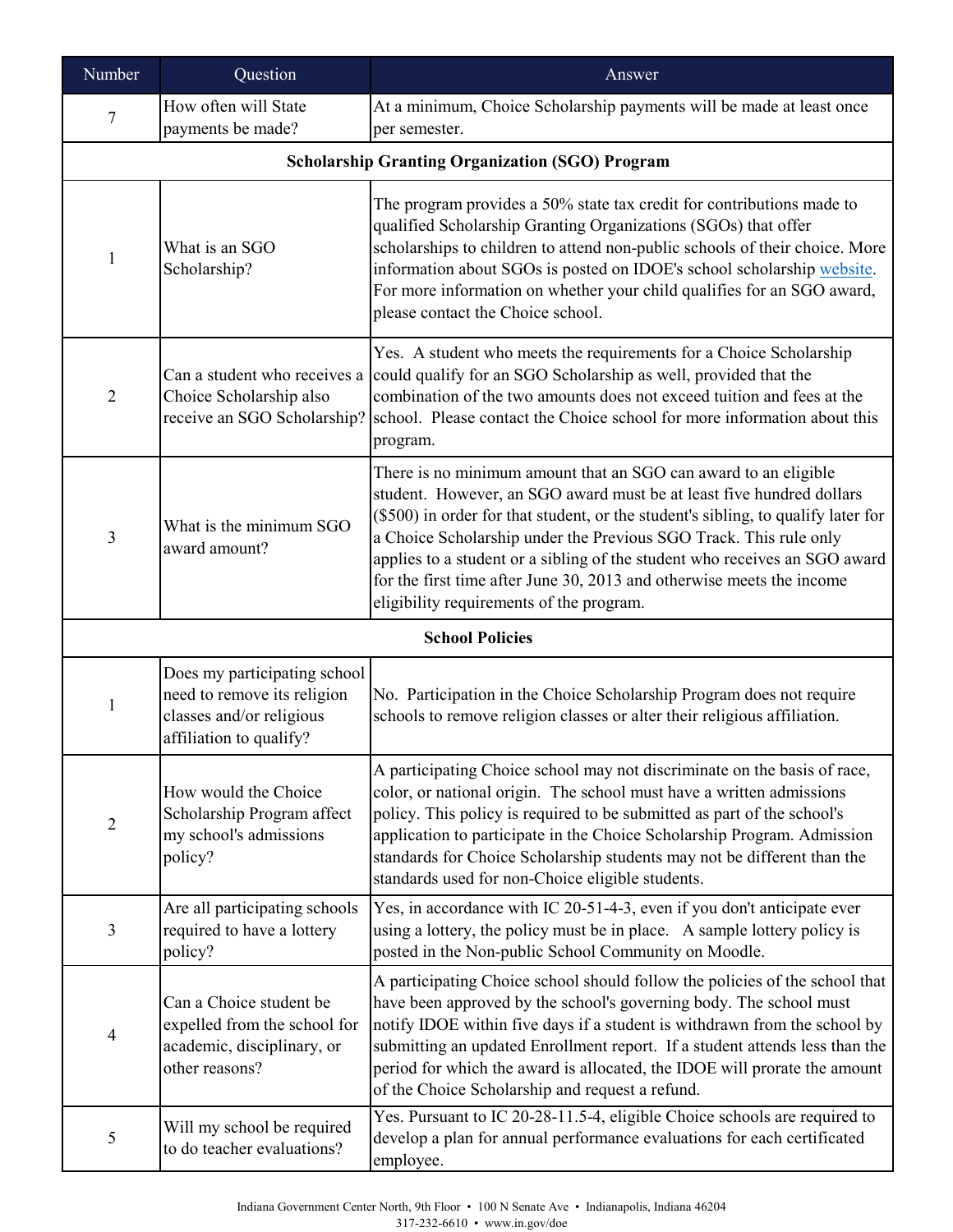| Number         | Question                                                                                                                                | Answer                                                                                                                                                                                                                                                                                                                                                                                                                                                                                                                                                                                                                                                                                                                                                                                                              |  |  |
|----------------|-----------------------------------------------------------------------------------------------------------------------------------------|---------------------------------------------------------------------------------------------------------------------------------------------------------------------------------------------------------------------------------------------------------------------------------------------------------------------------------------------------------------------------------------------------------------------------------------------------------------------------------------------------------------------------------------------------------------------------------------------------------------------------------------------------------------------------------------------------------------------------------------------------------------------------------------------------------------------|--|--|
|                | <b>Accreditation/Accountability</b>                                                                                                     |                                                                                                                                                                                                                                                                                                                                                                                                                                                                                                                                                                                                                                                                                                                                                                                                                     |  |  |
| 1              | If my school is not accredited<br>by the State Board, what<br>national/regional accrediting<br>entities are recognized by the<br>Board? | The State Board of Education currently recognizes nine accrediting<br>entities for purposes of participating in the Choice Scholarship Program.<br>The recognized accrediting agencies are the following:<br>Accrediting Association of Seventh-day Adventist Schools, Colleges,<br>and Universities (AASDAS)<br>Accrediting Commission for Schools Western Association of Schools<br>$\bullet$<br>and Colleges (ACSWASC)<br>American Association of Christian Schools (AACS)<br>Association of Christian Schools International (ACSI)<br>Christian Schools International (CSI)<br>Independent Schools Association of the Central States (ISACS)<br>International Christian Accrediting Association (ICAA)<br>National Lutheran Schools Accreditation (NLSA)<br>North Central Association (NCA) / AdvancED / Cognia |  |  |
|                |                                                                                                                                         | <b>Assessment</b>                                                                                                                                                                                                                                                                                                                                                                                                                                                                                                                                                                                                                                                                                                                                                                                                   |  |  |
| 1              | Will my school be<br>responsible for the cost of<br>State mandated tests?                                                               | No. The State of Indiana provides state-mandated assessments to Choice<br>schools with no fees.                                                                                                                                                                                                                                                                                                                                                                                                                                                                                                                                                                                                                                                                                                                     |  |  |
| $\overline{2}$ | What assessments are Choice<br>schools required to<br>administer.                                                                       | Depending on the grades served, Indiana statewide assessments must be<br>administered as part of a school's participation in the Choice Scholarship<br>Program. All enrolled students who are in tested grades must complete the<br>required assessments. Refer to the Indiana Department of Education<br>(IDOE) Office of Student Assessment (OSA) webpage for information on<br>specific assessments and 2022-2023 testing windows.                                                                                                                                                                                                                                                                                                                                                                               |  |  |
| 3              | Is the test administrator<br>required to be a licensed<br>teacher?                                                                      | Statewide assessment TAs, the person(s) administering the test, must have<br>an IDOE-issued license (instructional, administrative, or school services).<br>See the Indiana Assessments Policy Manual (Section 4) for details; this<br>document is posted can be found on the webpage here.                                                                                                                                                                                                                                                                                                                                                                                                                                                                                                                         |  |  |
| $\overline{4}$ | How will parents be notified<br>of test results?                                                                                        | The school will provide student results to parents in a secure manner to<br>protect student data (e.g., printing and mailing, secure electronic transfer,<br>upload to school information systems.) As per IC 20-32-5.1-13, school<br>corporations, charter schools, and accredited non-public schools must<br>promptly provide parents with information to access their child's test<br>results.                                                                                                                                                                                                                                                                                                                                                                                                                   |  |  |
| 5              | Are schools responsible for<br>managing the ILEARN<br>rescore request process?                                                          | Yes. The school must communicate details of the rescore request process<br>to all parents of students who participated in ILEARN testing ahead of the<br>defined rescore window. As per IC 20-32-5.1-13(d), parents must have the<br>opportunity to request rescores for eligible, open-ended ILEARN test<br>items. Schools must manage this process locally for any interested parents.<br>Review the ILEARN Rescore Request Guidance for more details.                                                                                                                                                                                                                                                                                                                                                            |  |  |